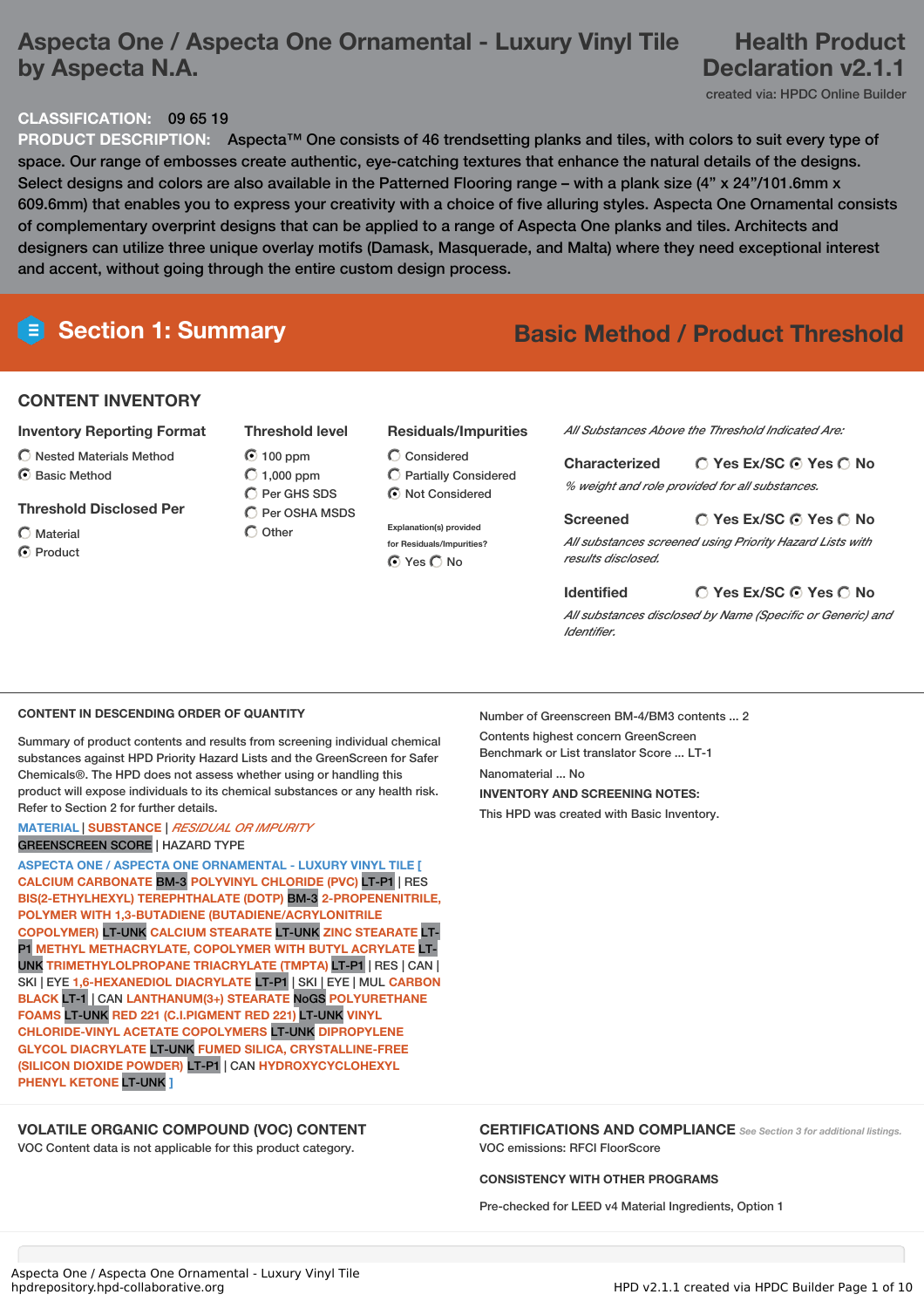$\bigcirc$  Yes  $\odot$  No

Third Party Verified? PREPARER: Self-Prepared VERIFIER: VERIFICATION #:

SCREENING DATE: 2019-04-04 PUBLISHED DATE: 2019-04-04 EXPIRY DATE: 2022-04-04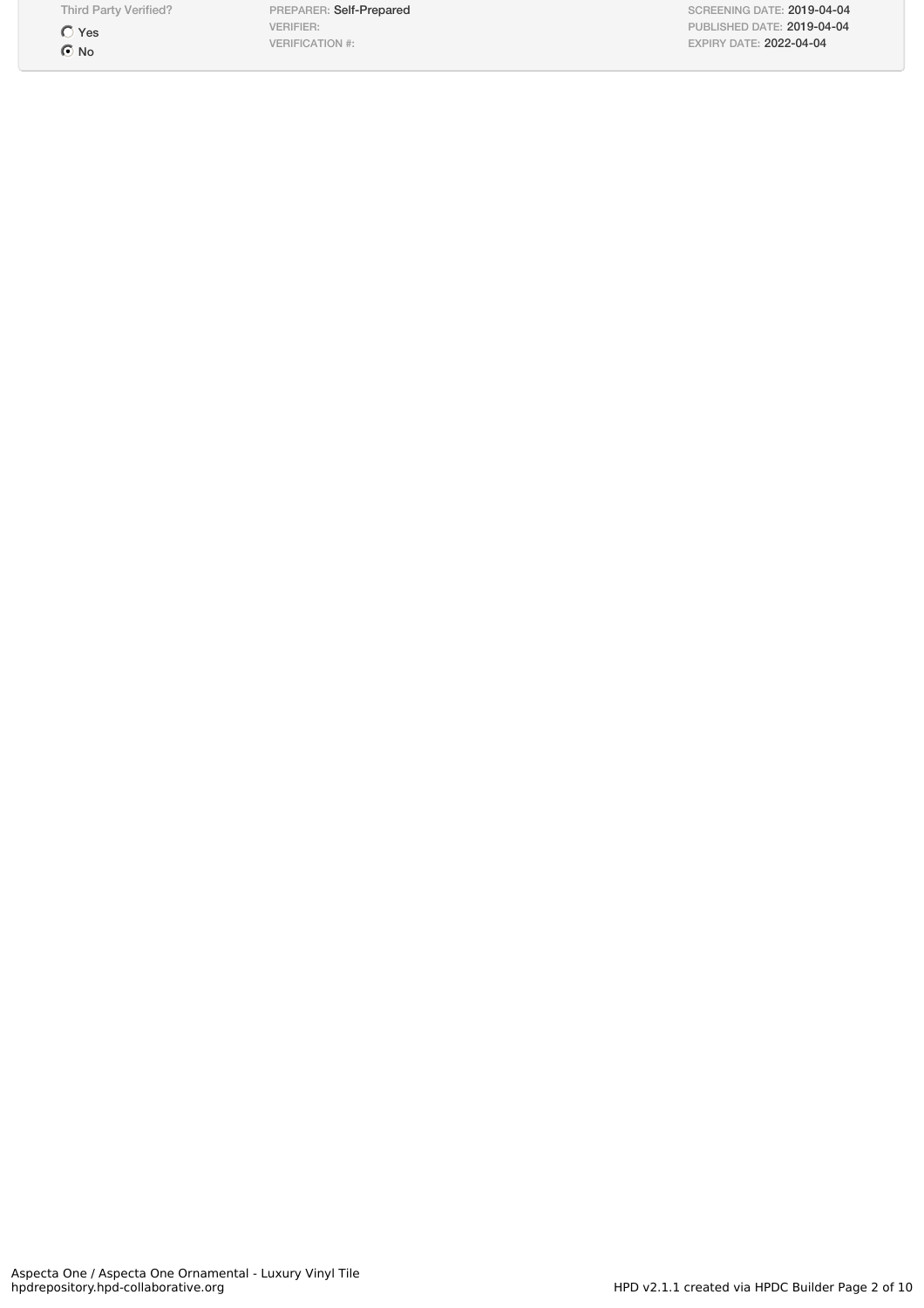This section lists contents in a product based on specific threshold(s) and reports detailed health information including hazards. This *HPD uses the inventory method indicated above, which is one of three possible methods:*

- *Basic Inventory method with Product-level threshold.*
- *Nested Material Inventory method with Product-level threshold*
- *Nested Material Inventory method with individual Material-level thresholds*

Definitions and requirements for the three inventory methods and requirements for each data field can be found in the HPD Open *Standard version 2.1, available on the HPDC website at: [www.hpd-collaborative.org/hpd-2-1-standard](http://www.hpd-collaborative.org/hpd-2-1-standard)*

## **ASPECTA ONE / ASPECTA ONE ORNAMENTAL - LUXURY VINYL TILE**

PRODUCT THRESHOLD: 100 ppm **RESIDUALS AND IMPURITIES CONSIDERED:** No

RESIDUALS AND IMPURITIES NOTES: While Aspecta™ One / Aspecta One Ornamental do not meet the qualifications for "Residuals & Impurities - Considered" per HPDC's Emerging Best Practices , we have: 1) disclosed all known, intentionally-added ingredients; 2) tested these products to ensure they are free of red list heavy metals, phthalate-free, formaldehyde-free, comply with REACH SVHC, and meet VOC emissions/indoor air quality requirements per FloorScore® / California Section 01350.

OTHER PRODUCT NOTES: All known, intentionally-added ingredients of Aspecta One / Aspecta One Ornamental are disclosed in this HPD.

| <b>CALCIUM CARBONATE</b>               |                                                                |                                   |                                     | ID: 471-34-1  |
|----------------------------------------|----------------------------------------------------------------|-----------------------------------|-------------------------------------|---------------|
|                                        | HAZARD SCREENING METHOD: Pharos Chemical and Materials Library |                                   | HAZARD SCREENING DATE: 2019-04-04   |               |
| %: $51.6555 - 55.6290$                 | GS: BM-3                                                       | RC: None                          | NANO: No                            | ROLE: Filler  |
| <b>HAZARD TYPE</b>                     | AGENCY AND LIST TITLES                                         | WARNINGS                          |                                     |               |
|                                        | No hazards found                                               |                                   |                                     |               |
| <b>SUBSTANCE NOTES:</b>                |                                                                |                                   |                                     |               |
|                                        |                                                                |                                   |                                     |               |
| <b>POLYVINYL CHLORIDE (PVC)</b>        |                                                                |                                   |                                     | ID: 9002-86-2 |
|                                        | HAZARD SCREENING METHOD: Pharos Chemical and Materials Library | HAZARD SCREENING DATE: 2019-04-04 |                                     |               |
| %: 31.5467 - 34.7255                   | <b>GS: LT-P1</b>                                               | RC: None                          | NANO: No                            | ROLE: Polymer |
| <b>HAZARD TYPE</b>                     | AGENCY AND LIST TITLES                                         | WARNINGS                          |                                     |               |
| <b>RESPIRATORY</b>                     | <b>AOEC - Asthmagens</b>                                       |                                   | Asthmagen (Rs) - sensitizer-induced |               |
| <b>SUBSTANCE NOTES:</b>                |                                                                |                                   |                                     |               |
| BIS(2-ETHYLHEXYL) TEREPHTHALATE (DOTP) |                                                                |                                   |                                     | ID: 6422-86-2 |
|                                        | HAZARD SCREENING METHOD: Pharos Chemical and Materials Library |                                   | HAZARD SCREENING DATE: 2019-04-04   |               |
|                                        | $\sim$ $\sim$ $\sim$ $\sim$<br>$\sim$ $\sim$<br>$\cdots$       |                                   |                                     |               |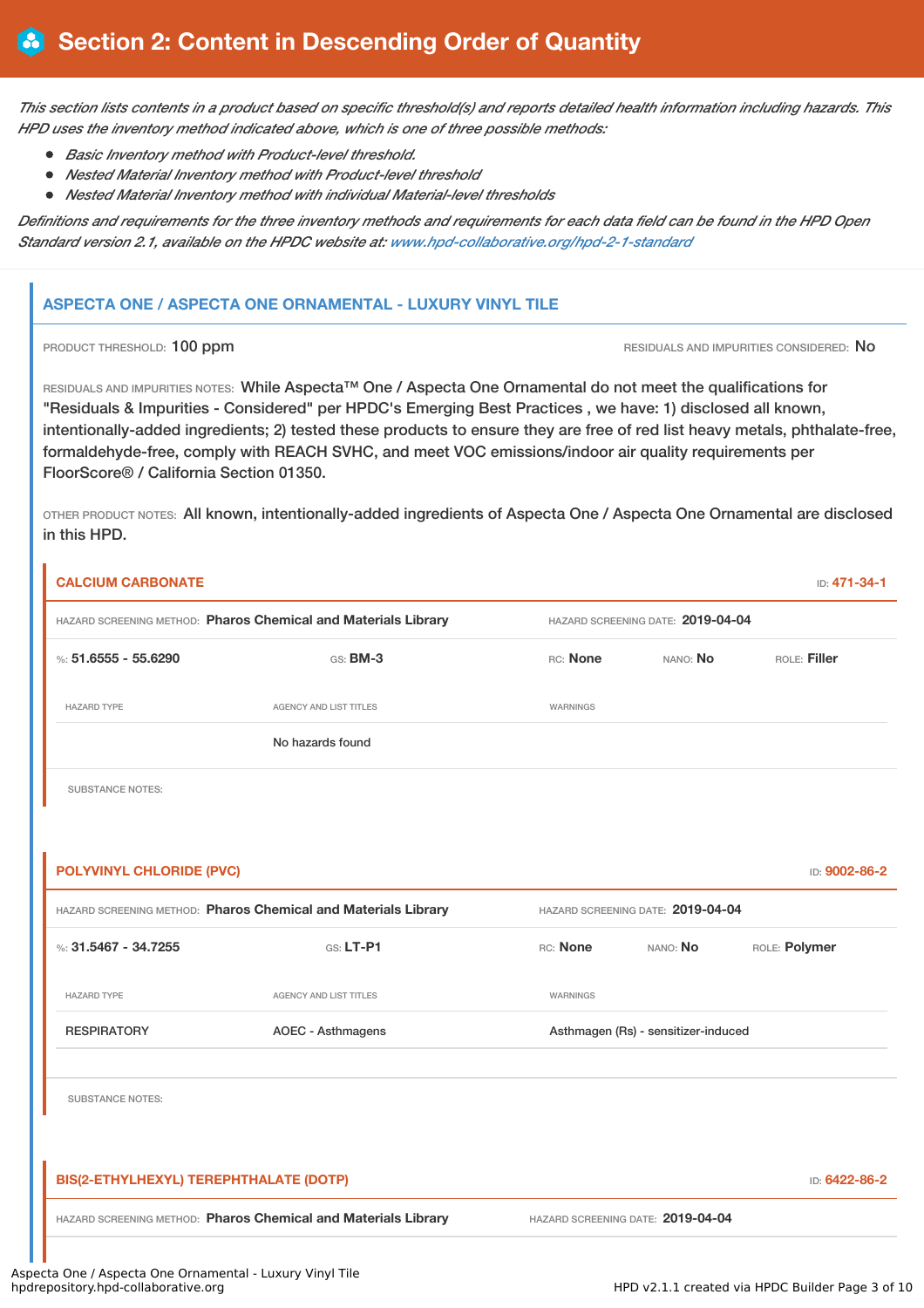| %: $10.5102 - 10.9076$  | GS: BM-3                                                                                                                                                                                                                                                            | RC: None | NANO: No                          |          | ROLE: Plasticizer |
|-------------------------|---------------------------------------------------------------------------------------------------------------------------------------------------------------------------------------------------------------------------------------------------------------------|----------|-----------------------------------|----------|-------------------|
| <b>HAZARD TYPE</b>      | AGENCY AND LIST TITLES                                                                                                                                                                                                                                              | WARNINGS |                                   |          |                   |
|                         | No hazards found                                                                                                                                                                                                                                                    |          |                                   |          |                   |
|                         | SUBSTANCE NOTES: Also known as Dioctyl terephthalate, or DOTP, this plasticizer has undergone a full toxicological screening through<br>GreenScreen and achieved a Benchmark 3 out of a possible 4, whereas phthalate plasticizers typically achieve a Benchmark 1. |          |                                   |          |                   |
| <b>COPOLYMER)</b>       | 2-PROPENENITRILE, POLYMER WITH 1,3-BUTADIENE (BUTADIENE/ACRYLONITRILE                                                                                                                                                                                               |          |                                   |          | ID: 9003-18-3     |
|                         | HAZARD SCREENING METHOD: Pharos Chemical and Materials Library                                                                                                                                                                                                      |          | HAZARD SCREENING DATE: 2019-04-04 |          |                   |
| %: $0.7947 - 1.0331$    | GS: LT-UNK                                                                                                                                                                                                                                                          |          | RC: None                          | NANO: No | ROLE: Modifier    |
| <b>HAZARD TYPE</b>      | <b>AGENCY AND LIST TITLES</b>                                                                                                                                                                                                                                       | WARNINGS |                                   |          |                   |
|                         | No hazards found                                                                                                                                                                                                                                                    |          |                                   |          |                   |
| <b>SUBSTANCE NOTES:</b> |                                                                                                                                                                                                                                                                     |          |                                   |          |                   |
|                         |                                                                                                                                                                                                                                                                     |          |                                   |          |                   |
| <b>CALCIUM STEARATE</b> |                                                                                                                                                                                                                                                                     |          |                                   |          | ID: 1592-23-0     |
|                         | HAZARD SCREENING METHOD: Pharos Chemical and Materials Library                                                                                                                                                                                                      |          | HAZARD SCREENING DATE: 2019-04-04 |          |                   |
| %: $0.4253 - 0.4730$    | GS: LT-UNK                                                                                                                                                                                                                                                          | RC: None | NANO: No                          |          | ROLE: Stabilizer  |
| <b>HAZARD TYPE</b>      | AGENCY AND LIST TITLES                                                                                                                                                                                                                                              | WARNINGS |                                   |          |                   |
|                         | No hazards found                                                                                                                                                                                                                                                    |          |                                   |          |                   |
| <b>SUBSTANCE NOTES:</b> |                                                                                                                                                                                                                                                                     |          |                                   |          |                   |
|                         |                                                                                                                                                                                                                                                                     |          |                                   |          |                   |
| <b>ZINC STEARATE</b>    |                                                                                                                                                                                                                                                                     |          |                                   |          | ID: 557-05-1      |
|                         | HAZARD SCREENING METHOD: Pharos Chemical and Materials Library                                                                                                                                                                                                      |          | HAZARD SCREENING DATE: 2019-04-04 |          |                   |
| %: $0.4253 - 0.4730$    | GS: LT-P1                                                                                                                                                                                                                                                           | RC: None | NANO: No                          |          | ROLE: Stabilizer  |
| <b>HAZARD TYPE</b>      | <b>AGENCY AND LIST TITLES</b>                                                                                                                                                                                                                                       | WARNINGS |                                   |          |                   |
|                         | No hazards found                                                                                                                                                                                                                                                    |          |                                   |          |                   |
| <b>SUBSTANCE NOTES:</b> |                                                                                                                                                                                                                                                                     |          |                                   |          |                   |
|                         |                                                                                                                                                                                                                                                                     |          |                                   |          |                   |
|                         | METHYL METHACRYLATE, COPOLYMER WITH BUTYL ACRYLATE                                                                                                                                                                                                                  |          |                                   |          | ID: 25852-37-3    |
|                         | HAZARD SCREENING METHOD: Pharos Chemical and Materials Library                                                                                                                                                                                                      |          | HAZARD SCREENING DATE: 2019-04-04 |          |                   |
|                         |                                                                                                                                                                                                                                                                     |          |                                   |          |                   |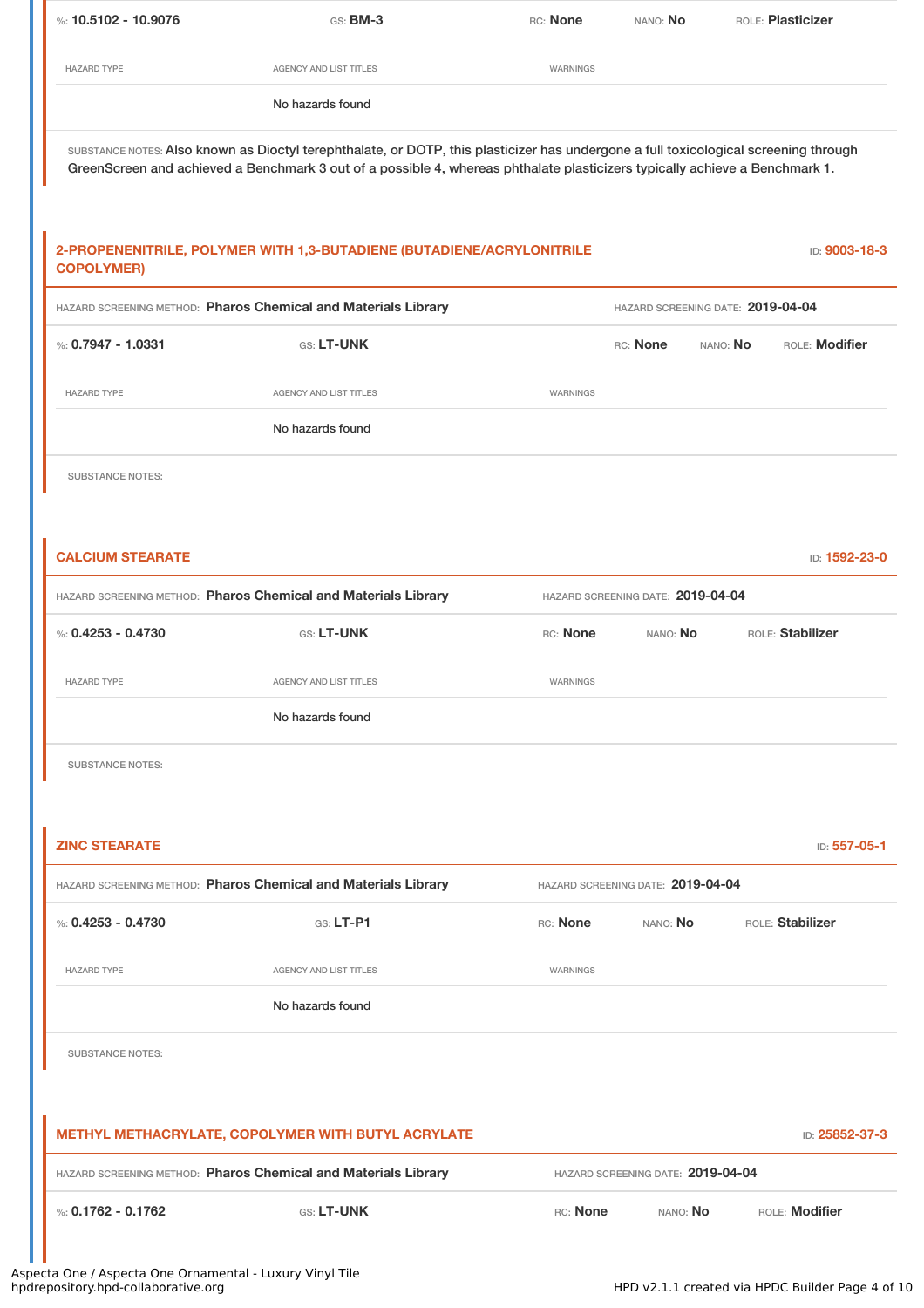HAZARD TYPE **AGENCY AND LIST TITLES** WARNINGS

No hazards found

SUBSTANCE NOTES:

#### **TRIMETHYLOLPROPANE TRIACRYLATE (TMPTA)** ID: **15625-89-5**

|                        | HAZARD SCREENING METHOD: Pharos Chemical and Materials Library | HAZARD SCREENING DATE: 2019-04-04 |                                      |                                                         |
|------------------------|----------------------------------------------------------------|-----------------------------------|--------------------------------------|---------------------------------------------------------|
| %: $0.0720 - 0.1440$   | GS: LT-P1                                                      | RC: None                          | NANO: No                             | ROLE: UV Acrylic Layer                                  |
| <b>HAZARD TYPE</b>     | <b>AGENCY AND LIST TITLES</b>                                  | WARNINGS                          |                                      |                                                         |
| <b>RESPIRATORY</b>     | AOEC - Asthmagens                                              |                                   | Asthmagen (Rs) - sensitizer-induced  |                                                         |
| <b>CANCER</b>          | <b>IARC</b>                                                    |                                   |                                      | Group 2B - Possibly carcinogenic to humans              |
| <b>SKIN IRRITATION</b> | EU - GHS (H-Statements)                                        |                                   | H315 - Causes skin irritation        |                                                         |
| <b>SKIN SENSITIZE</b>  | EU - GHS (H-Statements)                                        |                                   |                                      | H317 - May cause an allergic skin reaction              |
| <b>EYE IRRITATION</b>  | EU - GHS (H-Statements)                                        |                                   | H319 - Causes serious eye irritation |                                                         |
| <b>SKIN SENSITIZE</b>  | <b>MAK</b>                                                     |                                   |                                      | Sensitizing Substance Sh - Danger of skin sensitization |
|                        |                                                                |                                   |                                      |                                                         |

SUBSTANCE NOTES: Trimethylolpropane triacrylate (TMPTA) is considered a skin and eye irritant and a possible carcinogen (in its liquid state). This substance, as used in this product, is bound within the product and does not come into contact with the skin or eyes, nor can it be inhaled or ingested, through normal product use. Thus, the hazards usually associated with this substance are not applicable to this product.

#### **1,6-HEXANEDIOL DIACRYLATE** ID: **13048-33-4**

| HAZARD SCREENING METHOD: Pharos Chemical and Materials Library |                                                | HAZARD SCREENING DATE: 2019-04-04 |          |                                      |                                                         |
|----------------------------------------------------------------|------------------------------------------------|-----------------------------------|----------|--------------------------------------|---------------------------------------------------------|
| %: $0.0480 - 0.0600$                                           | $G.S.$ LT-P1                                   |                                   | RC: None | NANO: <b>No</b>                      | ROLE: UV Acrylic Layer                                  |
| <b>HAZARD TYPE</b>                                             | <b>AGENCY AND LIST TITLES</b>                  |                                   | WARNINGS |                                      |                                                         |
| <b>SKIN IRRITATION</b>                                         | EU - GHS (H-Statements)                        |                                   |          | H315 - Causes skin irritation        |                                                         |
| <b>SKIN SENSITIZE</b>                                          | EU - GHS (H-Statements)                        |                                   |          |                                      | H317 - May cause an allergic skin reaction              |
| <b>EYE IRRITATION</b>                                          | EU - GHS (H-Statements)                        |                                   |          | H319 - Causes serious eye irritation |                                                         |
| <b>MULTIPLE</b>                                                | German FEA - Substances Hazardous to<br>Waters |                                   |          | Class 2 - Hazard to Waters           |                                                         |
| <b>SKIN SENSITIZE</b>                                          | <b>MAK</b>                                     |                                   |          |                                      | Sensitizing Substance Sh - Danger of skin sensitization |

SUBSTANCE NOTES: 1,6-hexanediol diacrylate (as a liquid) is considered a skin and eye irritant. This substance, as used in this product, is bound within the product and does not come into contact with the skin or eyes through normal product use. Thus, the hazards usually associated with this substance are not applicable to this product.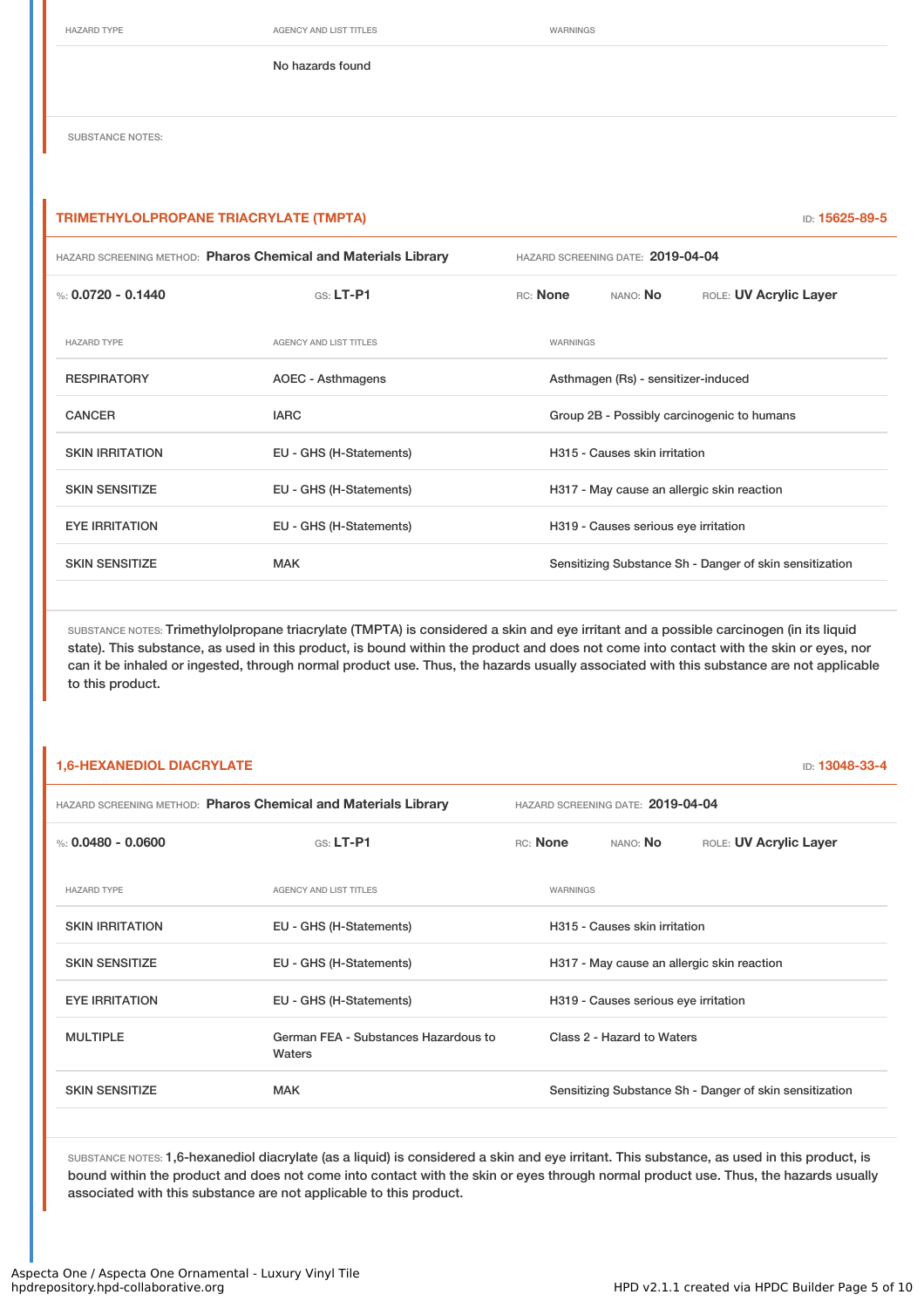| <b>HAZARD SCREENING METHOD: Pharos Chemical and Materials Library</b> |  |
|-----------------------------------------------------------------------|--|
|-----------------------------------------------------------------------|--|

| %: $0.0397 - 0.0477$ | $GS: LT-1$                        | <b>RC:</b> None         | NANO: No                              | ROLE: Pigment                                             |
|----------------------|-----------------------------------|-------------------------|---------------------------------------|-----------------------------------------------------------|
| <b>HAZARD TYPE</b>   | AGENCY AND LIST TITLES            | WARNINGS                |                                       |                                                           |
| <b>CANCER</b>        | US CDC - Occupational Carcinogens | Occupational Carcinogen |                                       |                                                           |
| <b>CANCER</b>        | CA EPA - Prop 65                  |                         |                                       | Carcinogen - specific to chemical form or exposure route  |
| <b>CANCER</b>        | <b>IARC</b>                       | occupational sources    |                                       | Group 2B - Possibly carcinogenic to humans - inhaled from |
| <b>CANCER</b>        | <b>MAK</b>                        |                         | but not sufficient for classification | Carcinogen Group 3B - Evidence of carcinogenic effects    |
|                      |                                   |                         |                                       |                                                           |

HAZARD SCREENING METHOD: **Pharos Chemical and Materials Library** HAZARD SCREENING DATE: **2019-04-04**

SUBSTANCE NOTES: Carbon black (as airborne, unbound particles) is considered a carcinogen. This substance, as used in this product, is bound within the product and is unable to be inhaled or ingested through normal product use. Thus, the hazards usually associated with this substance are not applicable to this product.

| LANTHANUM(3+) STEARATE |                                                                |          |                                   | ID: 14741-67-4   |
|------------------------|----------------------------------------------------------------|----------|-----------------------------------|------------------|
|                        | HAZARD SCREENING METHOD: Pharos Chemical and Materials Library |          | HAZARD SCREENING DATE: 2019-04-04 |                  |
| %: 0.0352 - 0.0352     | GS: NoGS                                                       | RC: None | NANO: No                          | ROLE: Stabilizer |
| <b>HAZARD TYPE</b>     | AGENCY AND LIST TITLES                                         | WARNINGS |                                   |                  |
|                        | No hazards found                                               |          |                                   |                  |

SUBSTANCE NOTES:

| <b>POLYURETHANE FOAMS</b>     |                                                                |          |                                   | ID: 9009-54-5  |
|-------------------------------|----------------------------------------------------------------|----------|-----------------------------------|----------------|
|                               | HAZARD SCREENING METHOD: Pharos Chemical and Materials Library |          | HAZARD SCREENING DATE: 2019-04-04 |                |
| %: $0.0240 - 0.0600$          | <b>GS: LT-UNK</b>                                              | RC: None | NANO: No                          | ROLE: Polymer  |
| <b>HAZARD TYPE</b>            | <b>AGENCY AND LIST TITLES</b>                                  | WARNINGS |                                   |                |
|                               | No hazards found                                               |          |                                   |                |
| <b>SUBSTANCE NOTES:</b>       |                                                                |          |                                   |                |
|                               |                                                                |          |                                   |                |
| RED 221 (C.I.PIGMENT RED 221) |                                                                |          |                                   | ID: 61815-09-6 |
|                               | HAZARD SCREENING METHOD: Pharos Chemical and Materials Library |          | HAZARD SCREENING DATE: 2019-04-04 |                |
| %: $0.0134 - 0.0134$          | GS: LT-UNK                                                     | RC: None | NANO: No                          | ROLE: Ink      |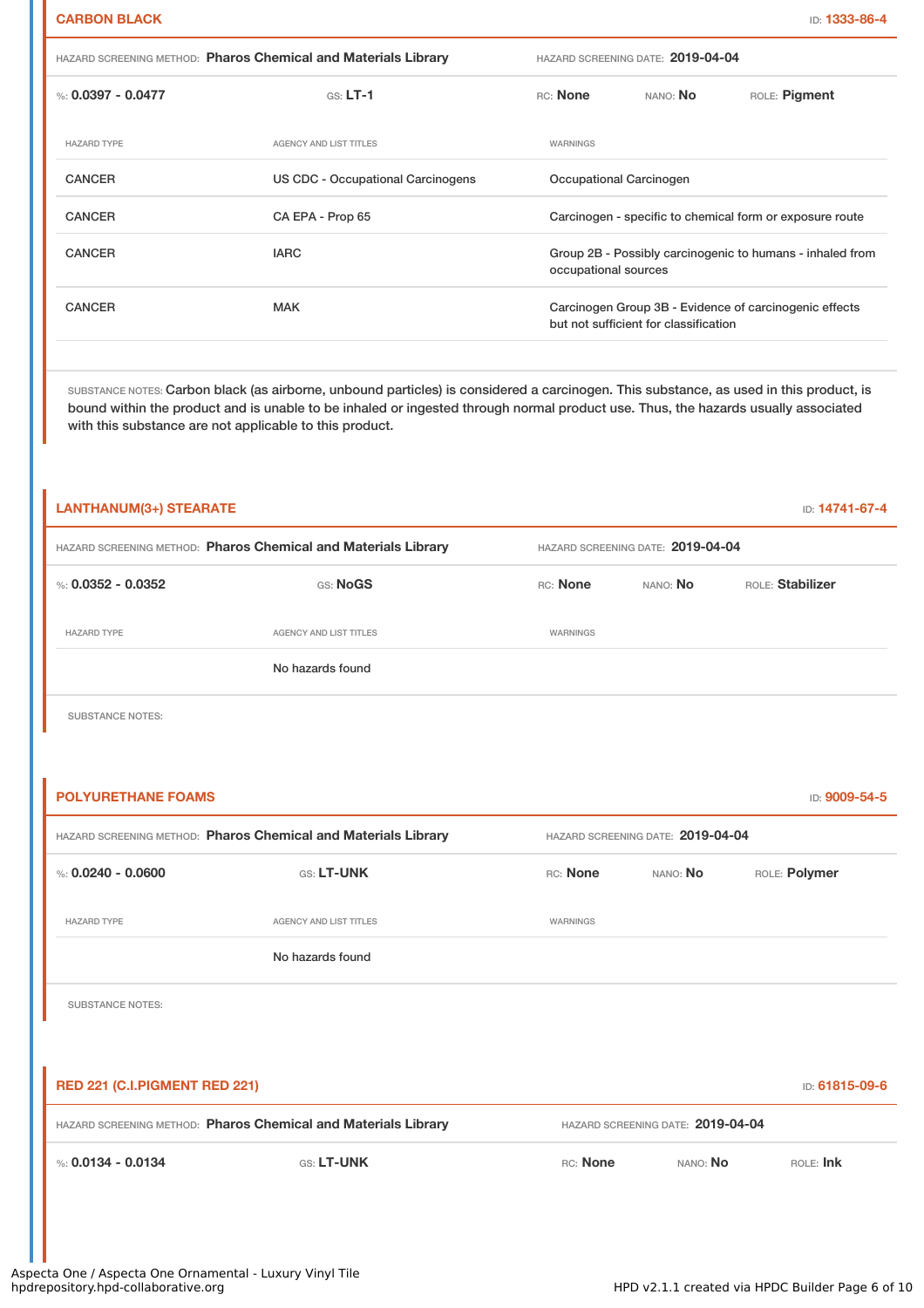| HAZARD TYPE |
|-------------|
|-------------|

AGENCY AND LIST TITLES WARNINGS

No hazards found

SUBSTANCE NOTES:

| <b>VINYL CHLORIDE-VINYL ACETATE COPOLYMERS</b> |                                                                |          |                                   | ID: 9003-22-9 |  |
|------------------------------------------------|----------------------------------------------------------------|----------|-----------------------------------|---------------|--|
|                                                | HAZARD SCREENING METHOD: Pharos Chemical and Materials Library |          | HAZARD SCREENING DATE: 2019-04-04 |               |  |
| %: $0.0134 - 0.0134$                           | GS: LT-UNK                                                     | RC: None | NANO: No                          | $ROE$ : Ink   |  |
| <b>HAZARD TYPE</b>                             | AGENCY AND LIST TITLES                                         | WARNINGS |                                   |               |  |
|                                                | No hazards found                                               |          |                                   |               |  |
| <b>SUBSTANCE NOTES:</b>                        |                                                                |          |                                   |               |  |

**DIPROPYLENE GLYCOL DIACRYLATE** ID: **57472-68-1** HAZARD SCREENING METHOD: **Pharos Chemical and Materials Library** HAZARD SCREENING DATE: **2019-04-04** %: **0.0120 - 0.0360** GS: LT-UNK RC: PreC NANO: No ROLE: UV Acrylic Layer HAZARD TYPE **AGENCY AND LIST TITLES** WARNINGS No hazards found

SUBSTANCE NOTES:

#### **FUMED SILICA, CRYSTALLINE-FREE (SILICON DIOXIDE POWDER)** ID: **112945-52-5**

| HAZARD SCREENING METHOD: Pharos Chemical and Materials Library |                        | HAZARD SCREENING DATE: 2019-04-04      |                               |                        |
|----------------------------------------------------------------|------------------------|----------------------------------------|-------------------------------|------------------------|
| %: $0.0120 - 0.0360$                                           | $GS: LT-P1$            | RC: None                               | NANO: No                      | ROLE: UV Acrylic Layer |
| <b>HAZARD TYPE</b>                                             | AGENCY AND LIST TITLES | WARNINGS                               |                               |                        |
| <b>CANCER</b>                                                  | Japan - GHS            |                                        | Carcinogenicity - Category 1A |                        |
| <b>CANCER</b>                                                  | Australia - GHS        | H350i - May cause cancer by inhalation |                               |                        |
|                                                                |                        |                                        |                               |                        |

SUBSTANCE NOTES: Fumed silica, crystalline-free (also known as silicon dioxide powder) is a transparent to gray, odorless, tasteless powder and is considered a carcinogen (in its unbound state). This substance, as used in this product, is bound within the product and is unable to be inhaled or ingested through normal product use. Thus, the hazards usually associated with this substance are not applicable to this product.

**HYDROXYCYCLOHEXYL PHENYL KETONE** ID: **947-19-3**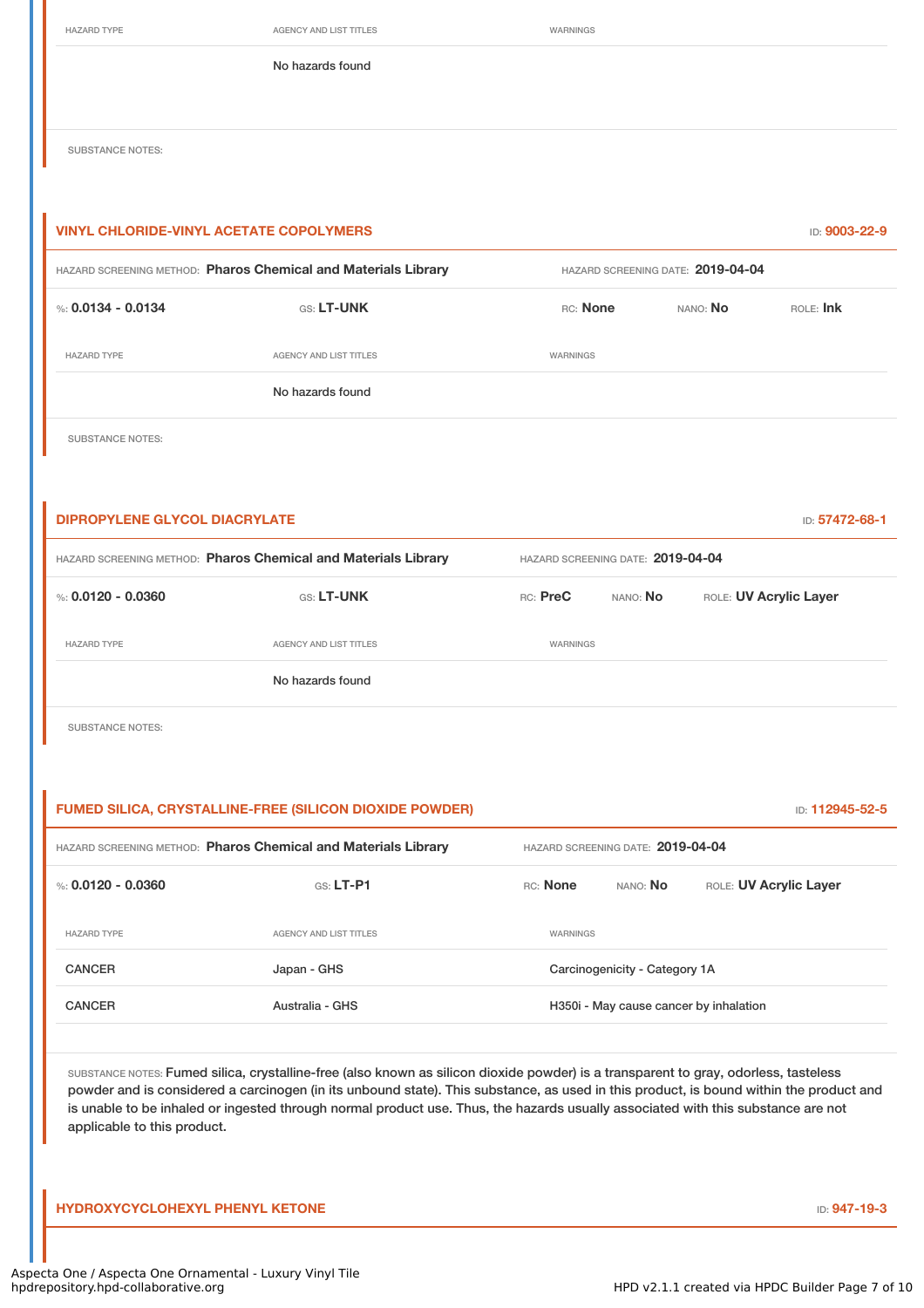| HAZARD SCREENING METHOD: Pharos Chemical and Materials Library |                        | HAZARD SCREENING DATE: 2019-04-04 |                 |                        |  |
|----------------------------------------------------------------|------------------------|-----------------------------------|-----------------|------------------------|--|
| %: 0.0072 - 0.0120                                             | <b>GS: LT-UNK</b>      | RC: None                          | NANO: <b>No</b> | ROLE: UV Acrylic Layer |  |
| <b>HAZARD TYPE</b>                                             | AGENCY AND LIST TITLES | WARNINGS                          |                 |                        |  |
|                                                                | No hazards found       |                                   |                 |                        |  |

SUBSTANCE NOTES: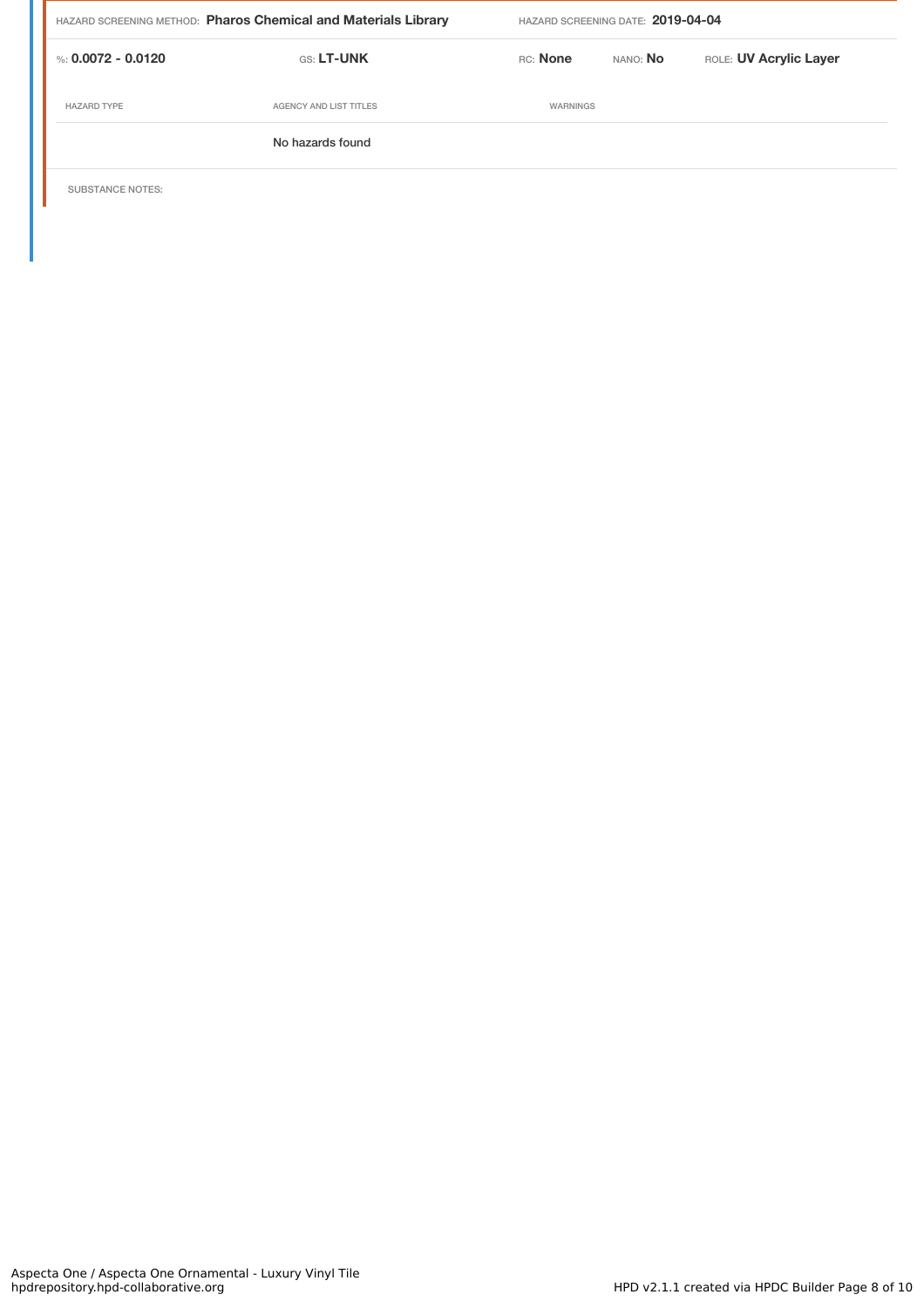This section lists applicable certification and standards compliance information for VOC emissions and VOC content. Other types of *health or environmental performance testing or certifications completed for the product may be provided.*

| <b>VOC EMISSIONS</b>                                                                                                                                                     |                                         | <b>RFCI FloorScore</b>                   |                                                                  |  |  |
|--------------------------------------------------------------------------------------------------------------------------------------------------------------------------|-----------------------------------------|------------------------------------------|------------------------------------------------------------------|--|--|
| CERTIFYING PARTY: Third Party<br>APPLICABLE FACILITIES: AII<br>CERTIFICATE URL:<br>https://www.scscertified.com/products/cert_pdfs/AspectaNA_2018_SCSFS-<br>03808_s2.pdf | <b>ISSUE DATE:</b><br>$2018 - 12$<br>01 | <b>EXPIRY DATE:</b><br>$2019 - 11$<br>30 | <b>CERTIFIER OR LAB:</b><br><b>SCS Global</b><br><b>Services</b> |  |  |

CERTIFICATION AND COMPLIANCE NOTES:

# **H** Section 4: Accessories

This section lists related products or materials that the manufacturer requires or recommends for installation (such as adhesives or fasteners), maintenance, cleaning, or operations. For information relating to the contents of these related products, refer to their *applicable Health Product Declarations, if available.*

### **PREVAIL 3500 HARD SET ADHESIVE** HPD URL: **No HPD Available**

CONDITION WHEN RECOMMENDED OR REQUIRED AND/OR OTHER NOTES:

One of three recommended adhesive choices for this product. Refer to the professional installation manual for additional details.

**PREVAIL 4000 TWO-PART EPOXY** HPD URL: **No HPD Available**

CONDITION WHEN RECOMMENDED OR REQUIRED AND/OR OTHER NOTES:

One of three recommended adhesive choices for this product. Refer to the professional installation manual for additional details.

**PREVAIL 6000 PRESSURE SENSITIVE ADHESIVE (PSA)** HPD URL: **No HPD Available**

CONDITION WHEN RECOMMENDED OR REQUIRED AND/OR OTHER NOTES:

One of three recommended adhesive choices for this product. Refer to the professional installation manual for additional details.

## **Section 5: General Notes**

To preserve manufacturers full warranty, the use of recommended adhesives noted above is required. All recommended adhesives are FloorScore® certified for good indoor air quality. Additional information available upon request.